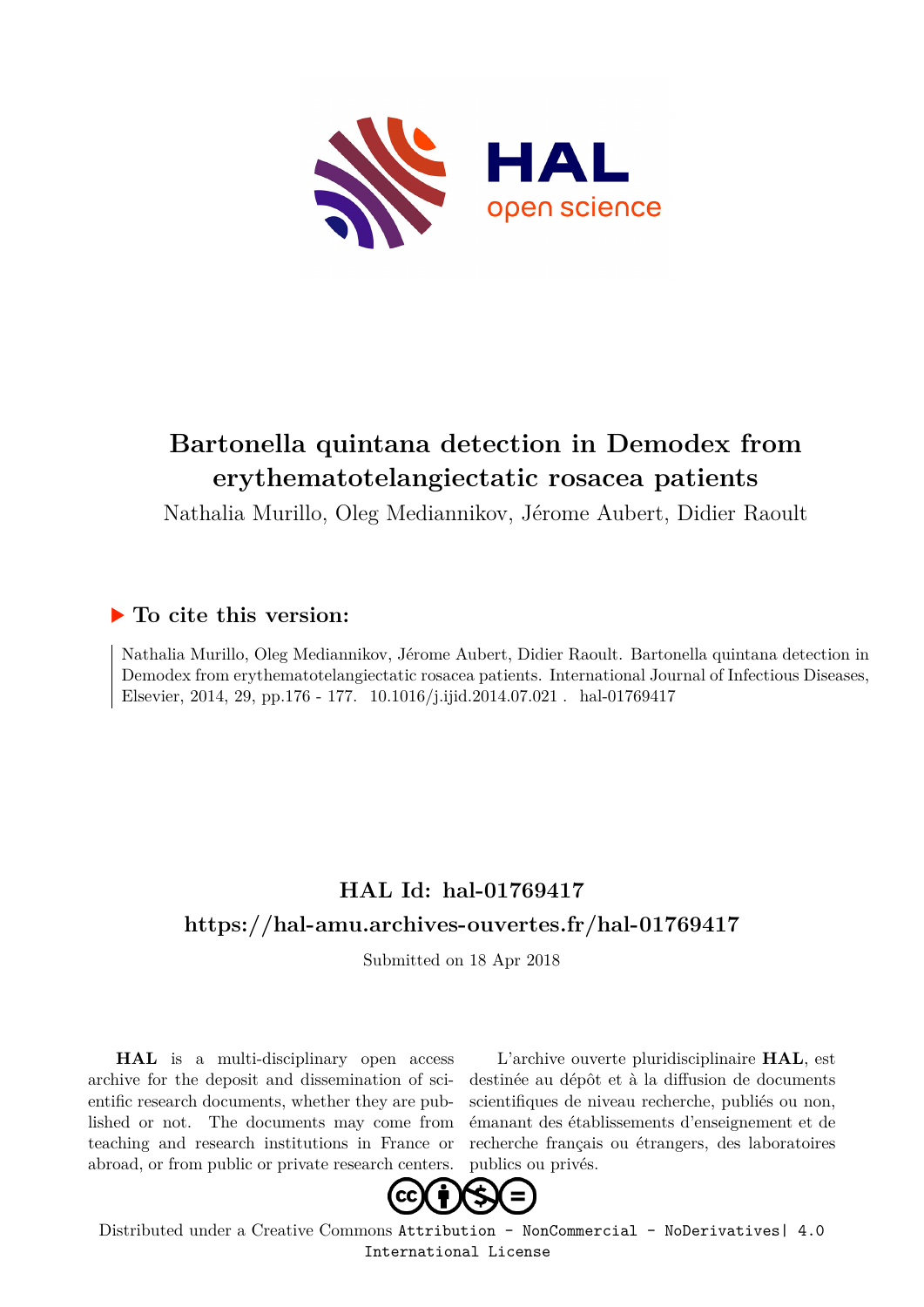Contents lists available at [ScienceDirect](http://www.sciencedirect.com/science/journal/12019712)

**SEVIER** 

International Journal of Infectious Diseases





journal homepage: <www.elsevier.com/locate/ijid>

## Short Communication

# Bartonella quintana detection in Demodex from erythematotelangiectatic rosacea patients



## Nathalia Murillo<sup>a</sup>, Oleg Mediannikov<sup>a</sup>, Jérome Aubert <sup>b</sup>, Didier Raoult<sup>a,\*</sup>

<sup>a</sup> Unité des Rickettsies CNRS UMR 6020. IFR 48, Faculté de Médecine de Marseille, Université de la Méditerranée, 27 Bd Jean Moulin,

13385 Marseille cedex 5, France

<sup>b</sup> Galderma R&D, Sophia Antipolis, SNC Les Templiers, Biot, France

#### A R T I C L E I N F O

Article history: Received 2 June 2014 Received in revised form 25 July 2014 Accepted 28 July 2014 Corresponding Editor: Eskild Petersen, Aarhus, Denmark

Keywords: Bartonella quintana Rosacea Demodex

#### S U M M A R Y

We report here the presence of Bartonella quintana in a demodex. Demodex are arthropods associated with acnea. Bartonella quintana was found by broad Spectrum 16rDNA PCR amplification and sequencing, and confirmed by specific PCR. Bartonella quintana may parasite several arthropods and not only lice.

- 2014 The Authors. Published by Elsevier Ltd on behalf of International Society for Infectious Diseases. This is an open access article under the CC BY-NC-ND license [\(http://creativecommons.org/licenses/by](http://creativecommons.org/licenses/by-nc-nd/3.0/)[nc-nd/3.0/](http://creativecommons.org/licenses/by-nc-nd/3.0/)).

### 1. Introduction

Bartonella quintana is known as the cause of trench fever, but it may also cause chronic bacteraemia and/or endocarditis and bacillary angiomatosis. The infection is usually transmitted by lice in homeless people.<sup>1</sup> Bartonella species have been reported in many other arthropods, including mites $2,3$  and soft and hard ticks. $4.5$  Interestingly, the transmission of B. quintana by Dermanyssus sp in family members was recently reported.<sup>2</sup> Here we report the serendipitous detection of B. quintana in Demodex mites from a patient with erythematotelangiectatic rosacea.

#### 2. Methods

Forty-five subjects from the general population of Schenefeld/ Hamburg and neighbouring communities were recruited into this study, with the allocation of 15 subjects per study group as follows: subjects with erythematotelangiectatic rosacea, with flushing and persistent central facial erythema and optional telangiectasia (mean age 54.89  $\pm$  10.49 years; n = 15) and subjects with papulopustular rosacea defined as moderate to severe with persistent central facial erythema and transient papules and/or pustules (mean

\* Corresponding author. E-mail address: [didier.raoult@gmail.com](mailto:didier.raoult@gmail.com) (D. Raoult).

age 50.86  $\pm$  11.2 years; n = 15), from the Galderma rosacea database; and 15 healthy subjects with no active skin disease (mean age  $52.38 \pm 13.68$  years). Subjects with rosacea received no treatment and were asked to stop any treatment with benzoyl benzoate, lindane, pyrethrin, malathion, allethrin, crotamiton, and metronidazole at least 7 days before sampling.

Demodex were sampled by standardized skin surface biopsy from the alar crease. $6$  A total of 356 Demodex mites from 28 patients were selected under the loop ( $115\times$  magnification) and were washed in 70% ethanol. In order to identify the bacterial flora of the mites, DNA was extracted from individual mites by a modified protocol with the QIAmp DNA Mini Kit (Qiagen). Finally, the bacterial collection of 72 Demodex mites from 13 patients was assessed by 16S rDNA clone libraries.

#### 3. Results

We were surprised to identify the 16S rDNA of B. quintana in two Demodex mites from the same patient. Amplification of spacer 894 $^7$  matched with B. quintana Toulouse strain (coverage 100% and identity 100%, GenBank accession number AY660712).

We developed a specific qPCR targeting the vompD gene sequence (AY618465.1) with forward 5'-GGGTGAGGTTAG-CATCGGTA-3', reverse 5'-TTGACTGCATCGGTGTCTTC-3', and probe FAM-AGCCTGCTGCCACTCCTGCT. We tested all collected mites

1201-9712/@ 2014 The Authors. Published by Elsevier Ltd on behalf of International Society for Infectious Diseases. This is an open access article under the CC BY-NC-ND license [\(http://creativecommons.org/licenses/by-nc-nd/3.0/\)](http://creativecommons.org/licenses/by-nc-nd/3.0/).

<http://dx.doi.org/10.1016/j.ijid.2014.07.021>